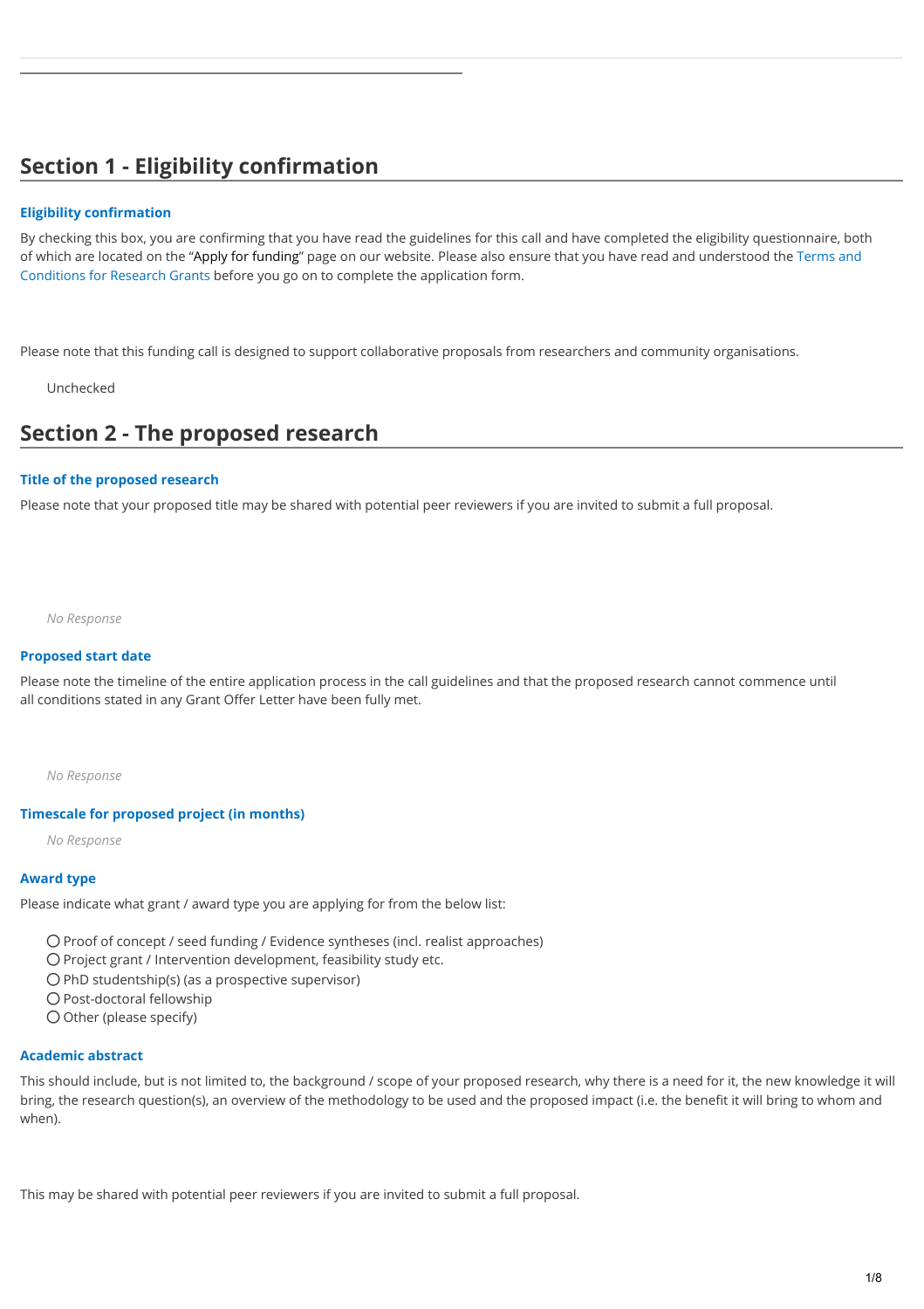*No Response*

#### **Please list up to six keywords that you think best describe and categorise your proposed research**

*No Response*

#### **Importance of the proposed research and its relation to the call**

We suggest that you organise your answer to this question under the following headings:

#### **Background**

Please explain the importance of the topic your research is seeking to address and what is already known about it. Please also summarise the remaining knowledge gaps around the topic that your work is seeking to address.

#### **Aims and objectives**

State the specific aims/objectives of your proposed research and the principal research questions to be answered. **Explain how these relate to the overall theme of this call and, if relevant, the specific topics highlighted in the call guidelines.**

#### **Importance**

Explain why the research question(s) you are seeking to answer are important. It is important to describe how the proposed research will build on existing knowledge and the significance of any results that may be obtained.

Please ensure your answer is written for a non-expert audience. You do not have to include references in your answer, as these can be included at the end of this section.

#### Max 750 words.

*No Response*

# **Impact on the lives of older people and/or policy and practice**

Please describe how you are planning for the proposed research to have a direct and measurable impact on the lives of older people and/or associated policy and practice within the United Kingdom and/or further afield in the short-to-medium term.

What activities will you undertake to maximise the potential of the research to deliver this anticipated impact? What data/evidence will you collect to be able to demonstrate progression towards the anticipated impact(s)?

We are supportive of you including relevant/justified impact-related costs in your budget. Therefore, please also use this space to outline any impact-related costs that you have included in your financial summary (see the "Financial support requested" section of this form for more details).

Max 500 words.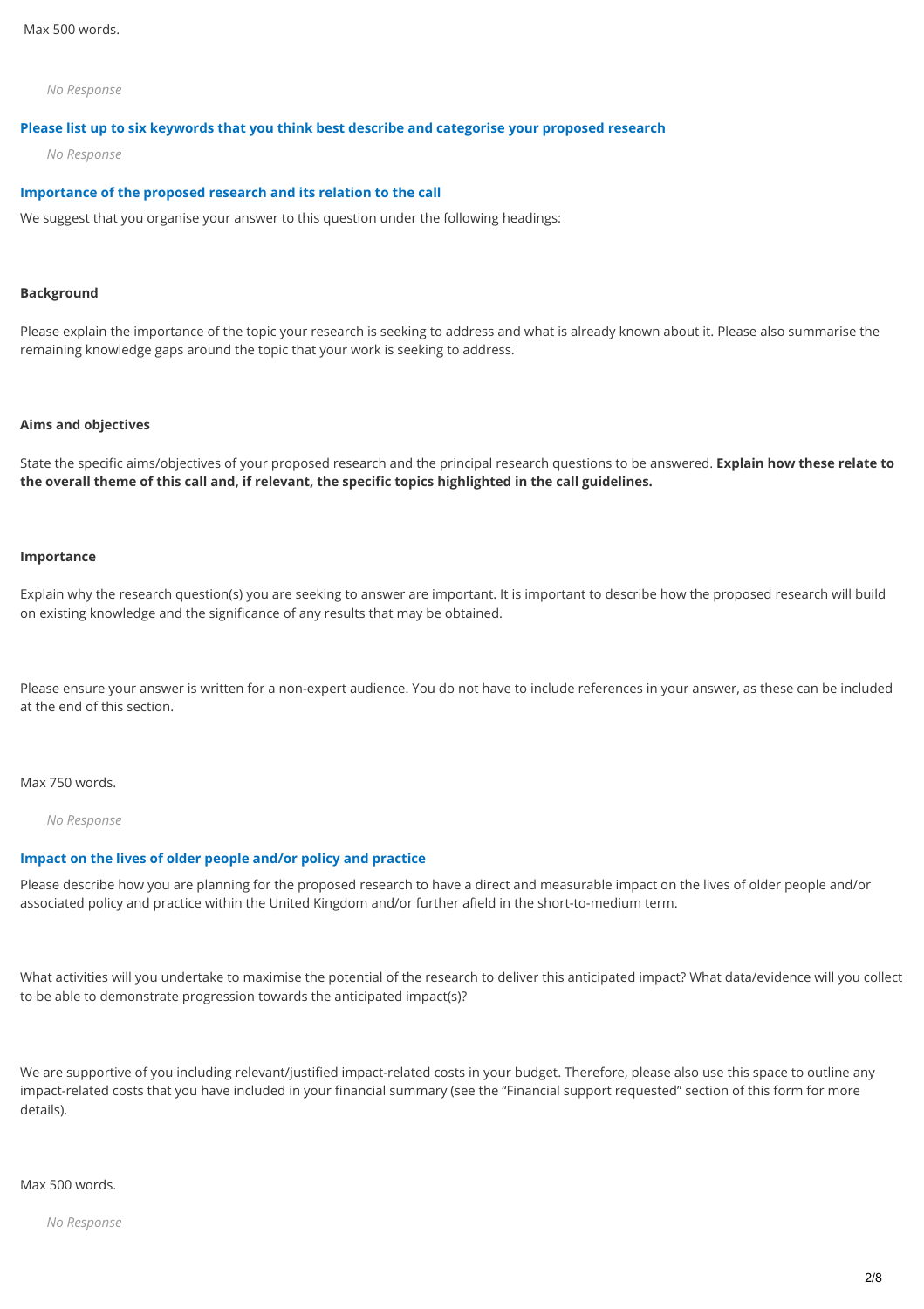### **Other work**

Please summarise how this application relates to any grants funded/considered by the Trust or any other organisation (pending, ongoing, completed and/or re-submitted) and/or other work carried out by the proposed team.

Max 400 words.

*No Response*

## **Reference list**

Please upload a list of the key references for your proposal. The preferred format is Harvard.

*No Response*

#### **Additional information**

Please note that figures and/or tables cannot be uploaded at this stage of the application process. If you are invited to submit a full proposal, you will be asked to provide full details regarding the proposed research (including, but not limited to, a detailed methodological and statistical plan, figures/tables, timelines, required approvals, National Institute for Health Research (NIHR) Clinical Research Network support (if appropriate), animal use, Excess Treatment Costs (if relevant) etc.) If you believe your study may involve Excess Treatment Costs, we advise you to read the "What costs will you cover?" question in the [FAQs section of our website](https://dunhillmedical.org.uk/apply-for-funding/#funding-faqs) for further information.

# **Section 3 - About you and the proposed team, including co-applicants from community organisations**

#### **DETAILS**

**Name Surname Email (Work) Address**

#### **Defining co-applicants and collaborators**

In this section, you will be asked to provide details of the proposed team, including any co-applicants and/or any collaborators.

A co-applicant is an individual who will make a substantial and defined contribution to the proposed research. A collaborator, on the other hand, is an individual who will supply advice and/or other resources, but who will not be involved in the day-to-day execution of the proposed research.

#### **The proposed team**

Please list the proposed team in the box below.

This **must** include at least one co-applicant from a community partner organisation. Please also ensure that they have been invited to contribute to the preparation of your proposal on the grants portal.

You should also provide the details of any additional co-investigators/co-applicants and/or collaborators, if applicable (note that you are not required to invite them to contribute to your proposal on the grants portal, though you may if you wish).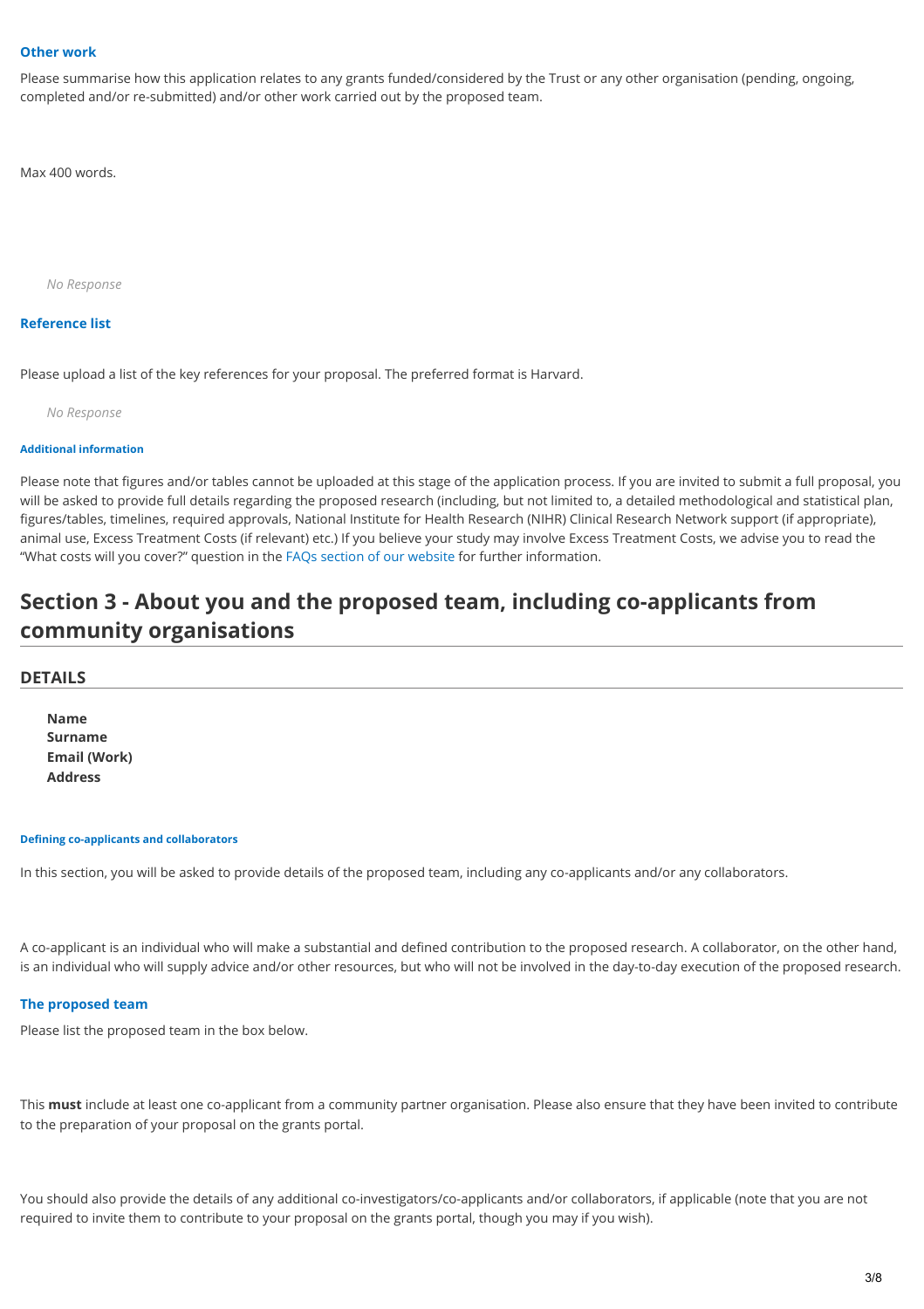For each individual listed, please provide the following information:

- Preferred title
- Full name
- Institution/organisation
- Role in the proposal e.g., Co-applicant / Co-supervisor (in the case of PhD studentship proposals) / Collaborator etc.

*No Response*

# **GMS ORGANISATION**

*No Response*

#### **Information regarding the Principal Investigator**

The following few questions ask for information regarding the Principal Investigator/lead applicant (information will be retrieved from [ORCID](https://orcid.org/) so please ensure the Principal Investigator/lead applicant has their ORCID identifier added to their profile).

Please note, if you are invited to submit a full proposal, you will be asked to provide detailed information for all co-investigators/co-applicants involved in the proposed research.

#### **Lead applicant: what is your current role/position?**

*No Response*

### **Lead applicant: please select the option that best describes the nature of your current contract**

 $O$  Permanent O Fixed Term  $O$  Other (please specify)

#### **Lead applicant: do you consider yourself an early career researcher?**

The ethos of the Dunhill Medical Trust is to promote the development of research capacity and support for the career development of researchers at all stages of their career. Therefore, we are asking this question to monitor our commitment to this ethos, as well as our commitment to uphold the principles of the [Concordat to Support the Career Development of Researchers](https://researcherdevelopmentconcordat.ac.uk/).

O Yes ONo

#### **Degrees and professional qualifications**

*No Response*

#### **Employment**

Please provide details of your last three positions, starting with the most recent.

*No Response*

#### **Relevant peer reviewed publications**

Please list a maximum of 10 relevant publications.

*No Response*

**Suitability of the team to deliver this research**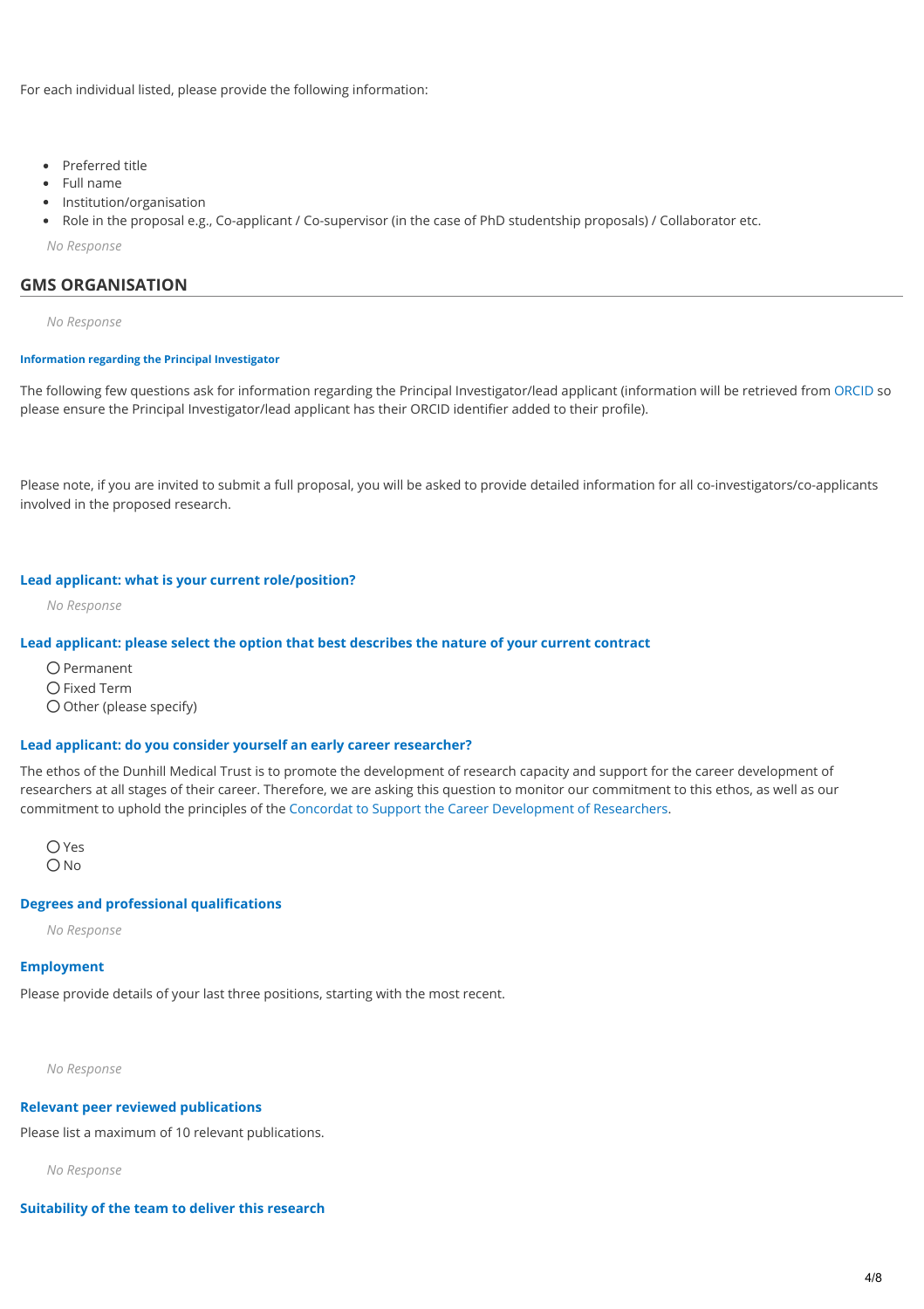Please explain the suitability of the proposed team to carry out this research. For each person, please provide details of the skills/knowledge/expertise they bring and what their role will be. We especially welcome multidisciplinary teams (where appropriate) and, whilst proposals should primarily focus on issues relevant to the UK, justified international collaborations are permitted.

In this section, please also state the proposed time commitment in %FTE to this research for each team member, especially the lead applicant/Principal Investigator and co-investigator(s)/co-applicant(s).

Don't simply use this space to list applicants' track records/expertise, we want to understand how each person is suited to contributing to this particular project. You do not need to include any letters of support from collaborating partners at this stage – these will be requested if you are invited to submit a full proposal.

Max 600 words.

*No Response*

# **Research environment**

Please check here to confirm you are confident that you will have access to the facilities, equipment, samples, specialist advice and other resources you will need to carry out the proposed research. If you are invited to submit a full application, you will be asked to provide further details.

Unchecked

# **Institutional/organisational support**

By checking this box, you are confirming that the Head of Department and any other relevant finance/administrative authority at the lead institution are aware of this proposal. In addition, if awarded, the research will be accommodated and administered by the lead institution for the duration of the proposed work.

Unchecked

# **Section 4 - The partnership between the research team and community organisation(s)**

#### **Video submission**

This part of the application form relates to the mandatory submission of a video, which should be a maximum of 3 minutes long (any videos longer than this will not be accepted). This video will help us to understand the proposed partnership with the community organisation(s) involved in your proposal. Please therefore check carefully that it focuses on the information set out in the next question.

Please see the call guidelines for more information on how to submit your video by the deadline date.

#### **Video submission confirmation**

By checking this box, you are confirming that you have recorded and submitted a video with the community organisation(s) involved, which is a maximum of 3 minutes long and shows:

- How the community organisation(s) has/have been actively involved in determining and developing the proposed research.
- The ways in which the community organisation(s) will be actively involved and engaged during the proposed research.
- Your combined approach to patient, carer and/or public involvement (PPI) in the development of the proposal and during the research (taking into account the "[UK Standards for Public Involvement in Research"](https://sites.google.com/nihr.ac.uk/pi-standards/home)).

Unchecked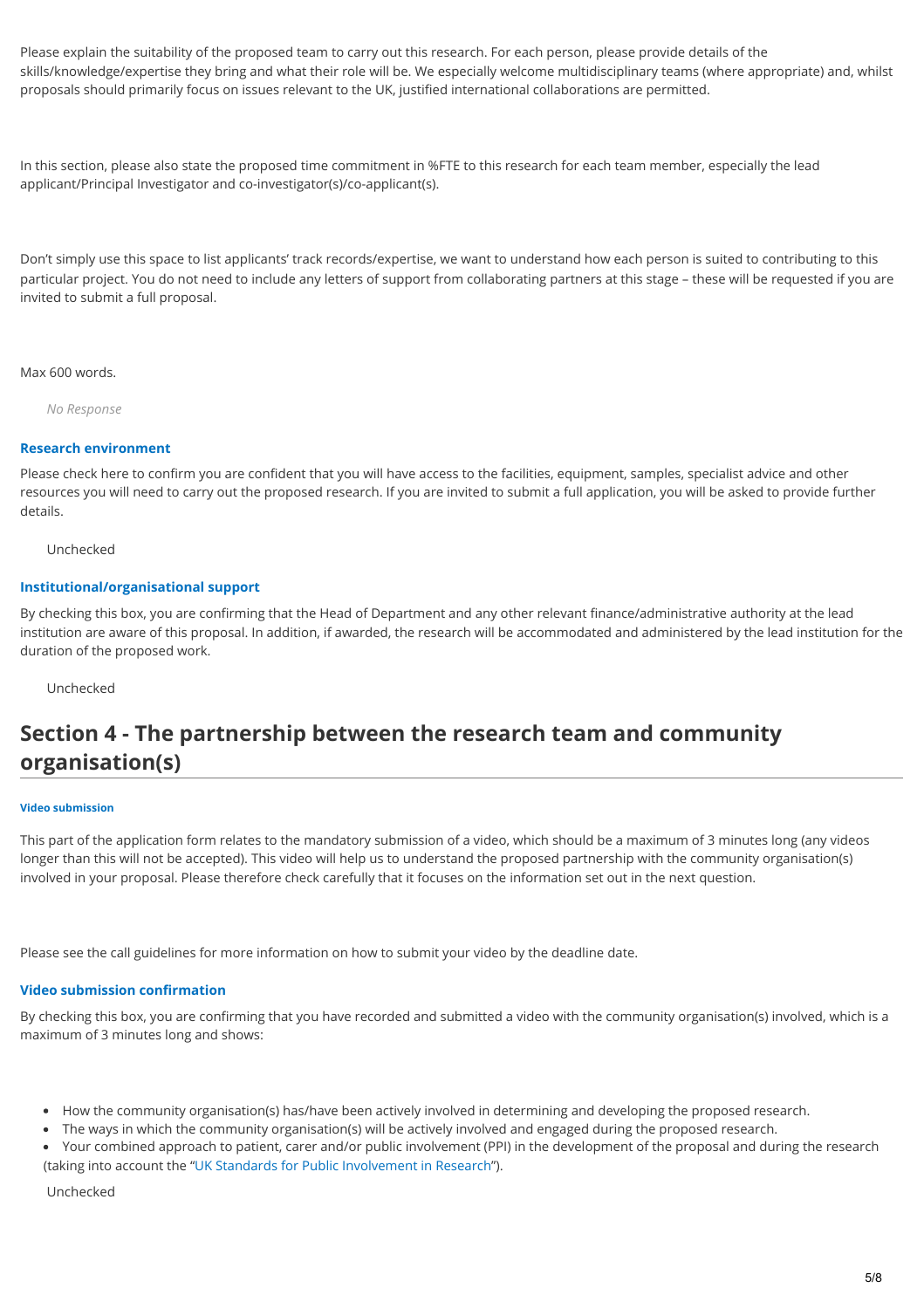# **Section 5 - Approach to capacity building/career development, support and wellbeing**

# **Support for the proposed team**

Please provide details of the planned support for members of the team. This could include, but is not limited to, support for:

- First-time lead applicants/Principal Investigators and early career researchers;
- Those from collaborating organisations;
- Members who are returning to research following a break;
- Researchers from other disciplines who are moving into the area.

Please also tell us how this support contributes to capacity-building and researcher career-development in ageing-related research during and beyond the lifetime of the proposed research.

Examples of support might include formal training, mentorship, support to attend networking meetings and any health/wellbeing support etc.

We are supportive of you including relevant/justified career development/support and team building and/or staff wellbeing costs in your budget. Therefore, please also use this space to outline any career development/support and team building and/or staff wellbeing costs that you have included in your financial summary (see the "Financial support requested" section of this form for more details).

Max 500 words.

*No Response*

# **Section 6 - Approach to equity, diversity and inclusion**

# **Equity, Diversity and Inclusion (EDI)**

[The Trust is committed to the principles of equity, diversity and inclusion \(EDI\). This includes issues related to the characteristics that the Equality](https://www.legislation.gov.uk/ukpga/2010/15/section/4) Act 2010 protects, as well other characteristics such as socio-economic status, geographical location etc.

Please explain your approach to equity, diversity and inclusion in the development of the proposed research. What specific activities will you undertake to embed EDI in the proposed research? What data/evidence will you collect to be able to demonstrate/evaluate your success?

In your answer, we would like you to try and go beyond simply focusing on your organisational policies, to talk more specifically about how these matters will be embedded in your proposed research and approach.

We are supportive of you including relevant/justified team EDI-related costs in your budget. Therefore, please also use this space to outline any EDI-related costs that you have included in your financial summary (see the "Financial support requested" section of this form for more details).

Max 500 words.

*No Response*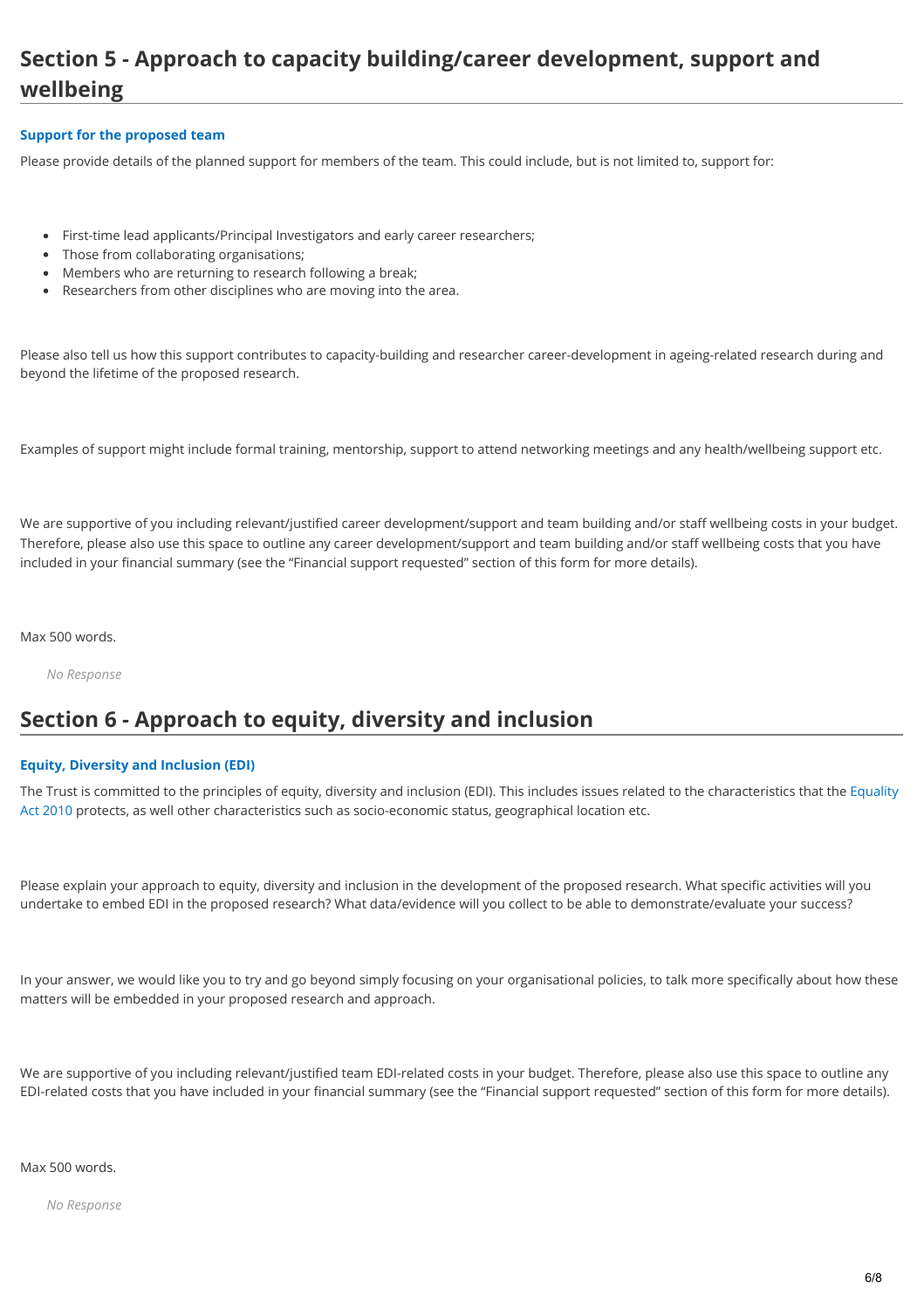# **Please state the total amount of funding requested from the Trust**

This should match the total value of your below financial summary.

*No Response*

### **Financial summary**

Please upload a financial summary which clearly shows the costs being requested from the Trust.

You may provide your financial summary in a format that best suits you, but please ensure you follow this guidance:

- The budget headings you use should correspond to those listed in the "Eligible costs" section of the call guidelines (e.g. Basic salary; National insurance and pension; Career development/support costs; Patient, carer and public involvement (PPI) etc.).
- In particular, your financial summary should make clear the staff being employed on the grant (i.e. please provide a breakdown of staff costs per post, rather than providing a single figure for all posts combined).

Please only include details of the costs being requested from the Trust (i.e. do not include any part or in-kind contributions from other sources, as you can detail these below).

At this stage, you are not required to phase your budget annually/quarterly. Please note that if you are invited to submit a full proposal, you will be expected to provide detailed budgetary information on the total costs of the research, itemised and phased quarterly, within the grants portal.

You may, optionally, invite a Finance Officer to upload your financial summary and contribute to the other questions in this section. Please ensure that the costs you provide are as accurate as they can be at this stage of the process – we typically only allow costs to increase by 10% between the expression of interest and full stage.

#### *No Response*

# **Summary of community organisation-related costs**

Please outline any costs that you have included within your financial summary which relate to the community organisation(s) involvement. Please keep in mind that we expect any costs being claimed by the community organisation partner to be calculated at the full economic cost.

This information is to help demonstrate how the community organisation(s) involvement in the proposed research is being resourced. If any of this is being supported through contributions from other sources, you can detail this in the final question of this section.

# Max 250 words.

*No Response*

# **Part funding and/or in-kind support**

If applicable, please briefly outline any other sources of part-funding and/or in-kind contributions that will be supporting the proposed research.